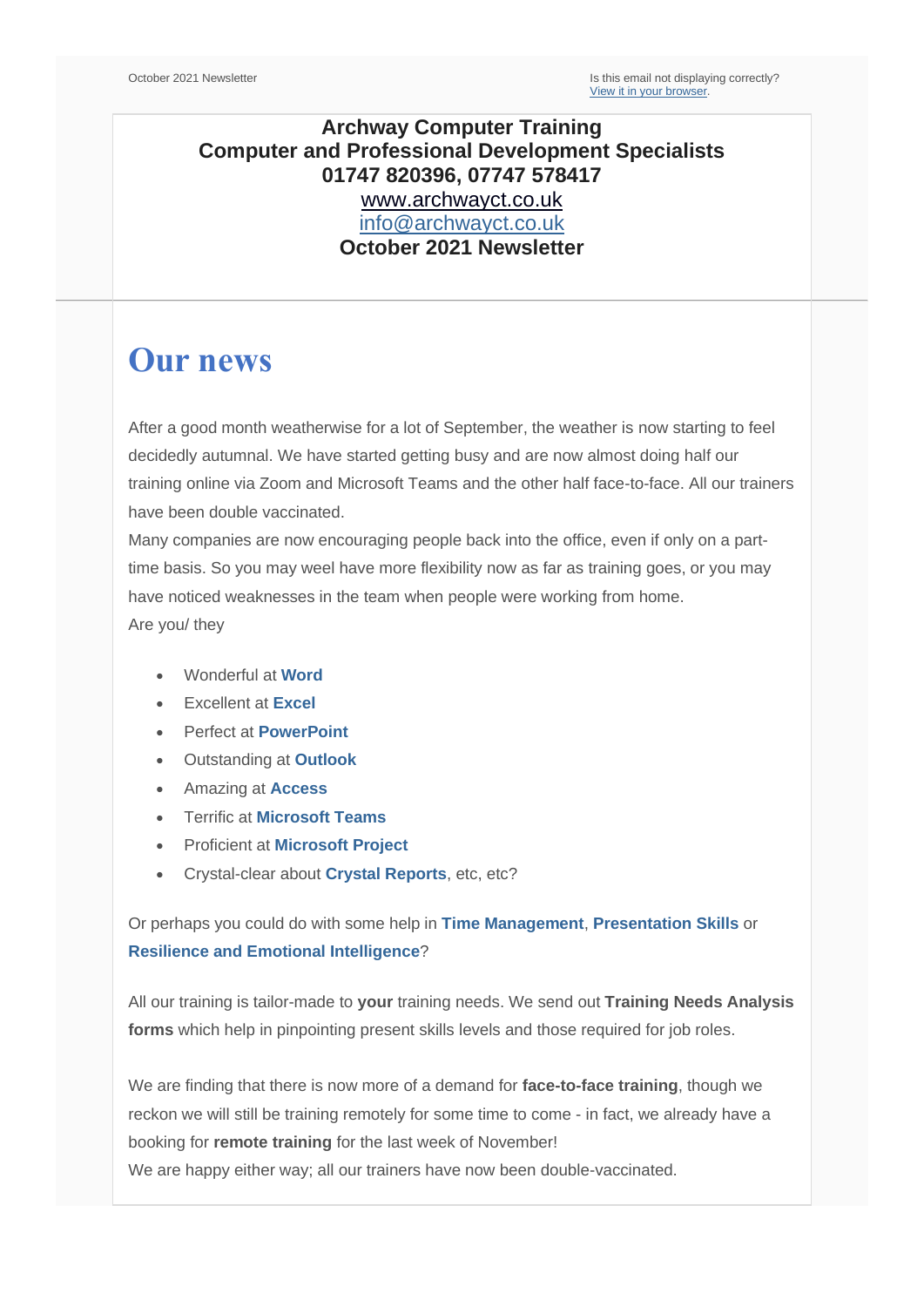To see the list of October scheduled sessions, see further down this newsletter. Sessions are updated regularly - please see<http://www.archwayct.co.uk/online-training> for most up-todate availability - once there are 6 attendees, the session will be closed to further attendees and a new one scheduled.

# **Hints and Tips**

I am including two of my recent blog posts below. My blog is devised of things I have been asked in training, or things I have noticed during training sessions see [http://ifonlyidknownthat.wordpress.com](http://ifonlyidknownthat.wordpress.com/) for the full variety of topics.

#### **Word 365 - where has my spellcheck button gone?**

In previous versions of Microsoft Word, the **Spellcheck** button used to be on the **Review** tab and I would often encourage people to add it to their **Quick Access Toolbar** so they could find it more easily.



**Spellcheck** has now been replaced by **Editor** . It is found both on the **Review**

tab and also on the **Home** tab, which makes finding it easier. Clicking on the **Editor** icon brings an **Editor** pane to the right of the window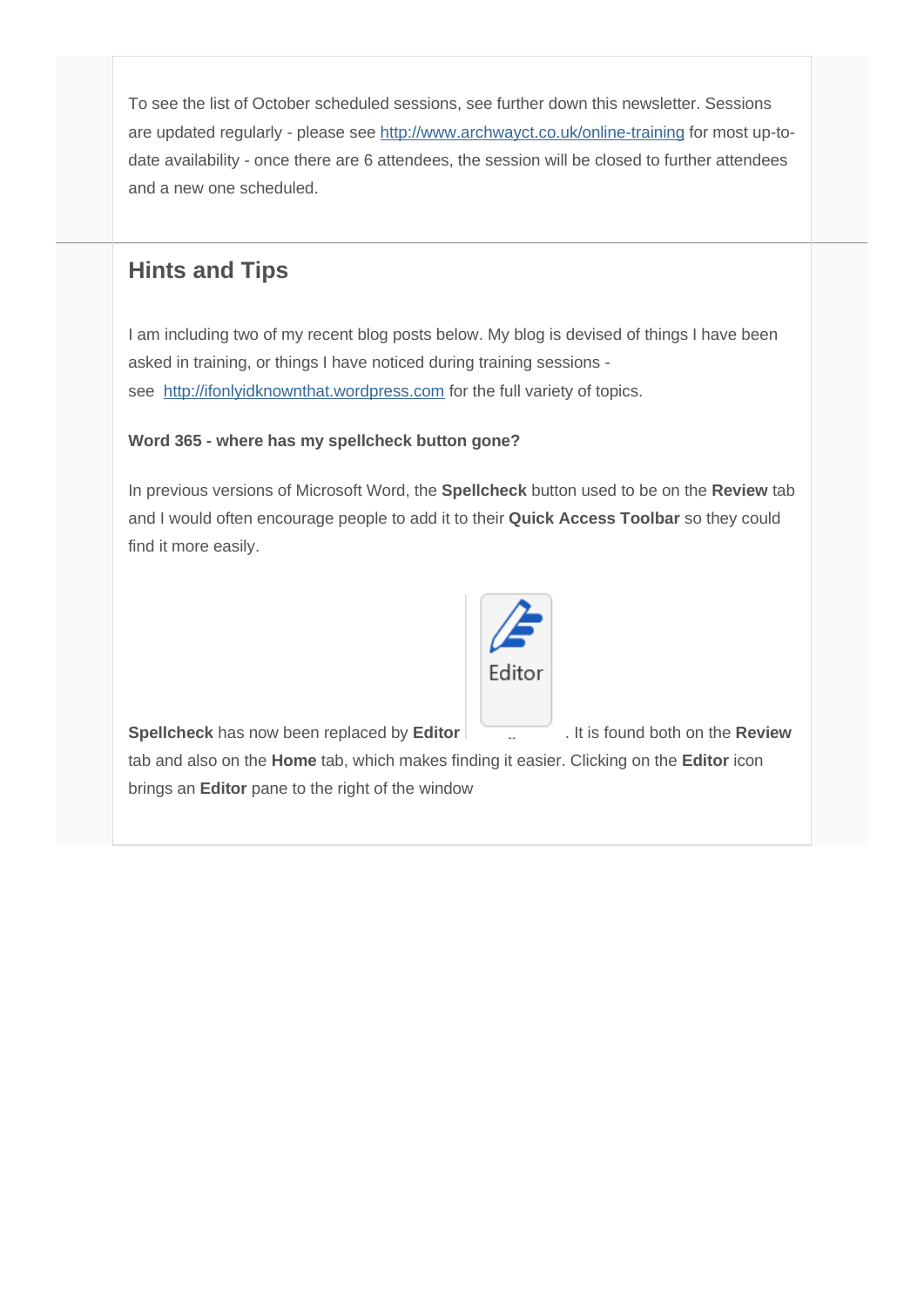| <b>Editor Score</b> | 81 <sup>%</sup>                        |
|---------------------|----------------------------------------|
|                     |                                        |
|                     | $\circ\hspace{-1.5pt}=\hspace{-1.5pt}$ |
| Formal writing      | ✓                                      |
| <b>Corrections</b>  |                                        |
|                     |                                        |
|                     |                                        |
| Spelling            | 16                                     |
| Grammar             | 9                                      |
| <b>Refinements</b>  |                                        |
| Clarity             | 9                                      |

To run the spell check, click **Spelling**. before you even click on it, it shows how many spelling mistakes it thinks you have made.

On clicking **Spelling**, your first spelling mistake is displayed with suggestions as to what the spelling should be.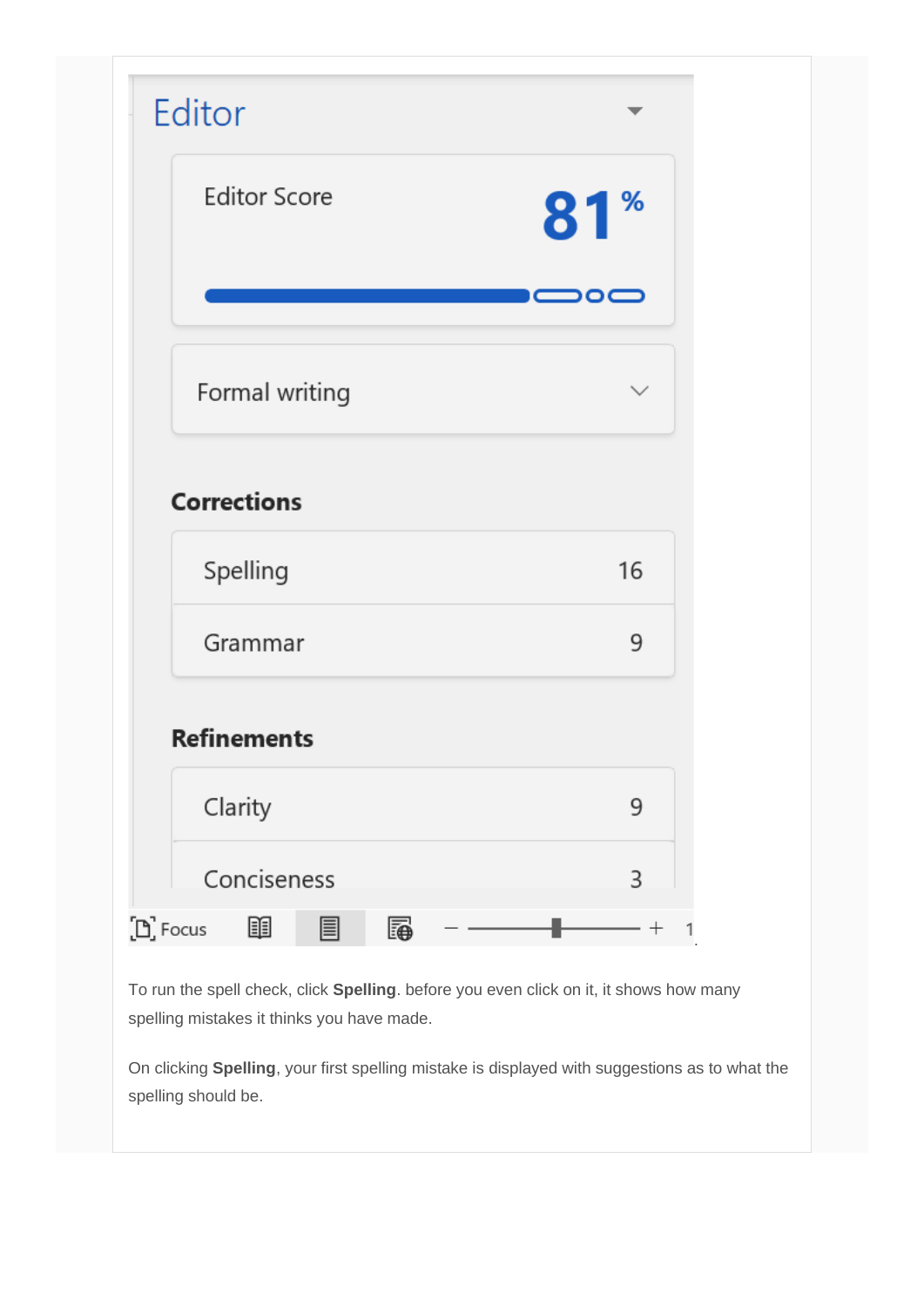

Click on a suggestion to replace your current spelling or click **Ignore Once**, **Ignore All** or **Add to Dictionary**. The Spellcheck then moves on to your next perceived spelling mistake.

The **F7** function key still also works for spellcheck - it also opens up the **Editor** pane.

Find out more about our [Microsoft Word Training](http://www.archwayct.co.uk/microsoft-office-training/microsoft-word-training) in Wiltshire, Dorset, Somerset and Hampshire.

<hr size=2 width="100%" align=center>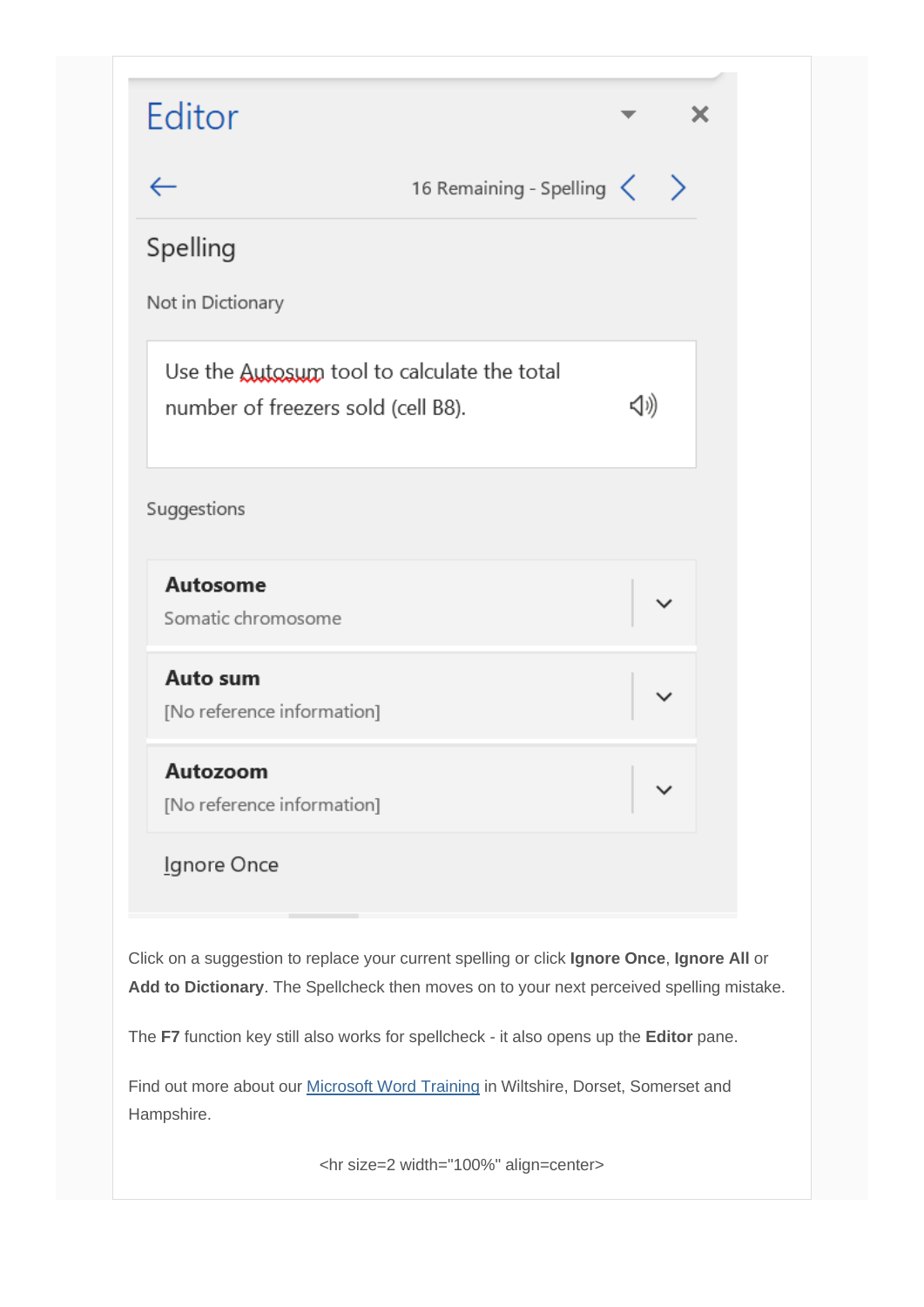### **Microsoft Excel - using conditional formatting to compare figures across two different worksheets**

If you have two worksheets with similar data, you may want to use conditional formatting to show whether the information in one sheet is higher than the corresponding data in the second sheet, for example you may have Sales figures for two different regions and you want to see which are higher, or you may have figures where two months or two years' worth of data are on separate worksheets and would like to compare them visually.

In the example here, I want to compare sales figures in the north with sales figures in the south.

|                                     | B             |         |                    |      |        | G        |               |  |
|-------------------------------------|---------------|---------|--------------------|------|--------|----------|---------------|--|
| <b>Weekly Sales Summary - North</b> |               |         |                    |      |        |          |               |  |
|                                     | <b>Monday</b> | Tuesday | Wednesday Thursday |      | Friday | Saturday | <b>Totals</b> |  |
| Sales                               | 21            | 22      | 24                 | 15   | 27     | 28       | 137           |  |
| <b>Costs</b>                        | 2.1           | 2.2     | 2.4                | 1.5  | 2.7    | 2.8      | 13.7          |  |
| Profits                             | 18.9          | 19.8    | 21.6               | 13.5 | 24.3   | 25.2     | 123.3         |  |
|                                     |               |         |                    |      |        |          |               |  |

| . | $J^{\ast\ast}$                      |               |         |                    |       |        |          |               |  |
|---|-------------------------------------|---------------|---------|--------------------|-------|--------|----------|---------------|--|
|   | A                                   | B             |         |                    |       |        | G        | Н             |  |
| 4 | <b>Weekly Sales Summary - South</b> |               |         |                    |       |        |          |               |  |
|   |                                     | <b>Monday</b> | Tuesday | Wednesday Thursday |       | Friday | Saturdav | <b>Totals</b> |  |
|   | Sales                               | 18            | 14      | 33                 | 28    | 42     | 17       | 152           |  |
|   | Costs                               | 2.16          | 1.68    | 3.96               | 3.36  | 5.04   | 2.04     | 18.24         |  |
|   | Profits                             | 15.84         | 12.32   | 29.04              | 24.64 | 36.96  | 14.96    | 133.76        |  |
| 6 |                                     |               |         |                    |       |        |          |               |  |

On the worksheet showing the figures for the north, I select cells B3:H3.

On the **Home** tab, in the **Styles** group, click the **Conditional Formatting** dropdown, click **New Rule**. Click **Use a formula to determine which cells to format**.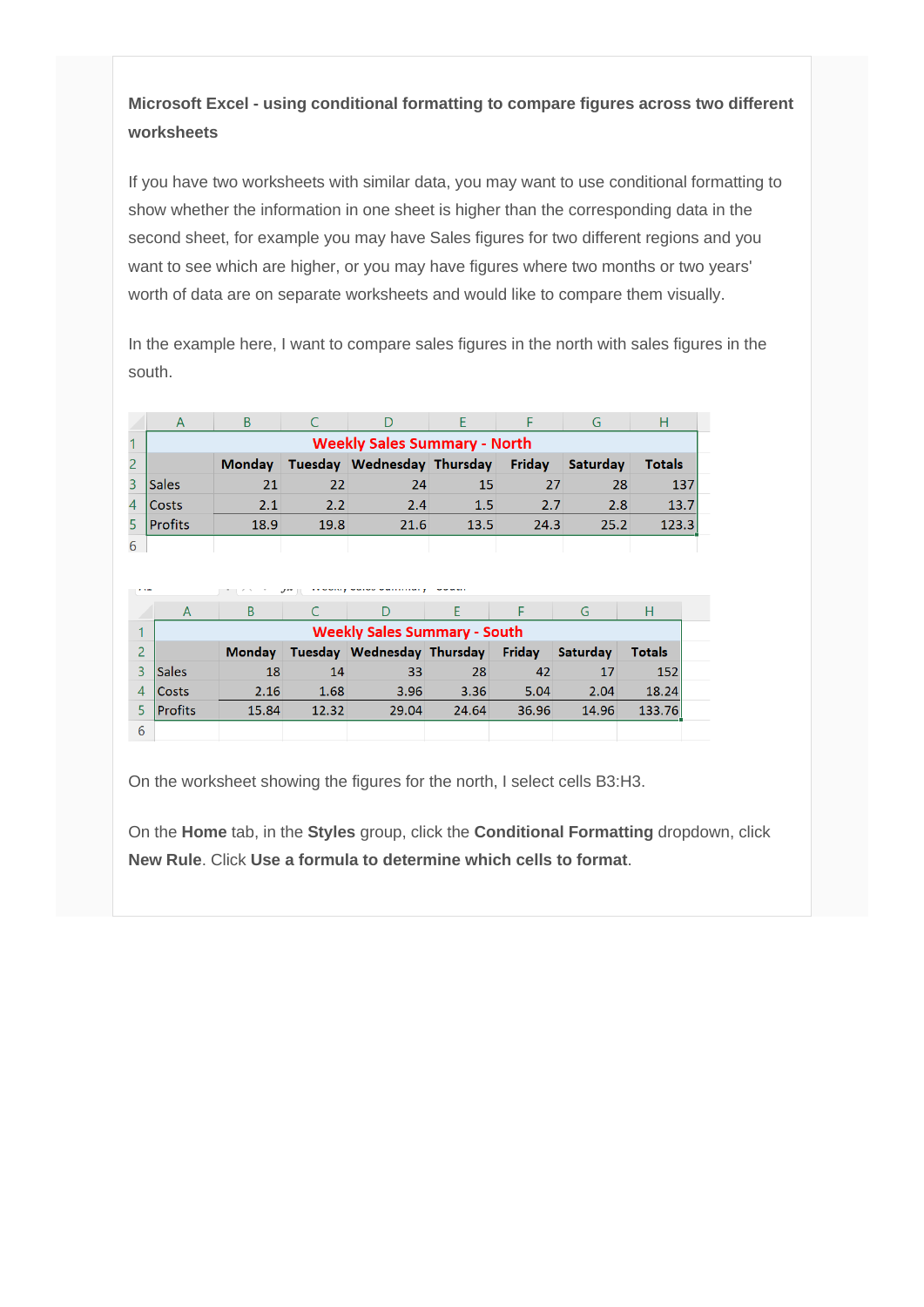| <b>New Formatting Rule</b>               |                                                    | ?      |   |
|------------------------------------------|----------------------------------------------------|--------|---|
| Select a Rule Type:                      |                                                    |        |   |
| Enternat all cells based on their values |                                                    |        |   |
| Format only cells that contain           |                                                    |        |   |
| Format only top or bottom ranked values  |                                                    |        |   |
|                                          | Format only values that are above or below average |        |   |
| Format only unique or duplicate values   |                                                    |        |   |
|                                          |                                                    |        |   |
|                                          | Use a formula to determine which cells to format   |        |   |
| Edit the Rule Description:               | Format values where this formula is true:          |        |   |
|                                          |                                                    |        | ۰ |
| <b>Preview:</b>                          | No Format Set                                      | Format |   |

In the **Format values where this formula is true** box, type

#### **=B3>South!B3**

Click **Format** and select the formatting of your choice. Click **OK** twice. Those selected cells in the first worksheet where the numbers are higher than the corresponding figures in the second sheet will be conditionally formatted.

|              | $\vert \vee \vert : \vert \times \vee f_x \vert$<br>G13 |               |      |                            |      |               |          |               |  |
|--------------|---------------------------------------------------------|---------------|------|----------------------------|------|---------------|----------|---------------|--|
|              | A                                                       | B             |      | D                          |      |               | G        | Н             |  |
|              | <b>Weekly Sales Summary - North</b>                     |               |      |                            |      |               |          |               |  |
|              |                                                         | <b>Monday</b> |      | Tuesday Wednesday Thursday |      | <b>Friday</b> | Saturdav | <b>Totals</b> |  |
| $\mathbf{R}$ | <b>Sales</b>                                            | 21            | 22   | 24                         | 15   | 27            | 28       | 137           |  |
| 4            | Costs                                                   | 2.1           | 2.2  | 2.4                        | 1.5  | 2.7           | 2.8      | 13.7          |  |
| 5            | <b>Profits</b>                                          | 18.9          | 19.8 | 21.6                       | 13.5 | 24.3          | 25.2     | 123.3         |  |
| $\sqrt{2}$   |                                                         |               |      |                            |      |               |          |               |  |

Find out more about our [Microsoft Excel training](http://www.archwayct.co.uk/microsoft-office-training/microsoft-excel-training) in Wiltshire, Dorset, Somerset and Hampshire.

## **Online Training Sessions**

Since it is difficult at present to provide face-to-face training, we are pleased to be able to announce some interactive short training sessions.

Sessions will be conducted using WebEx or Zoom and will be limited to 6 people. Once a session is full, new dates will be released.

Training files and a meeting invitation will be sent out to participants in advance of the training session. Sessions are updated regularly **[here](http://www.archwayct.co.uk/online-training)**.

[email us](mailto:janet@archwayct.co.uk?subject=Online%20training)**. To find out more details, ring on the mobile number at the top of this**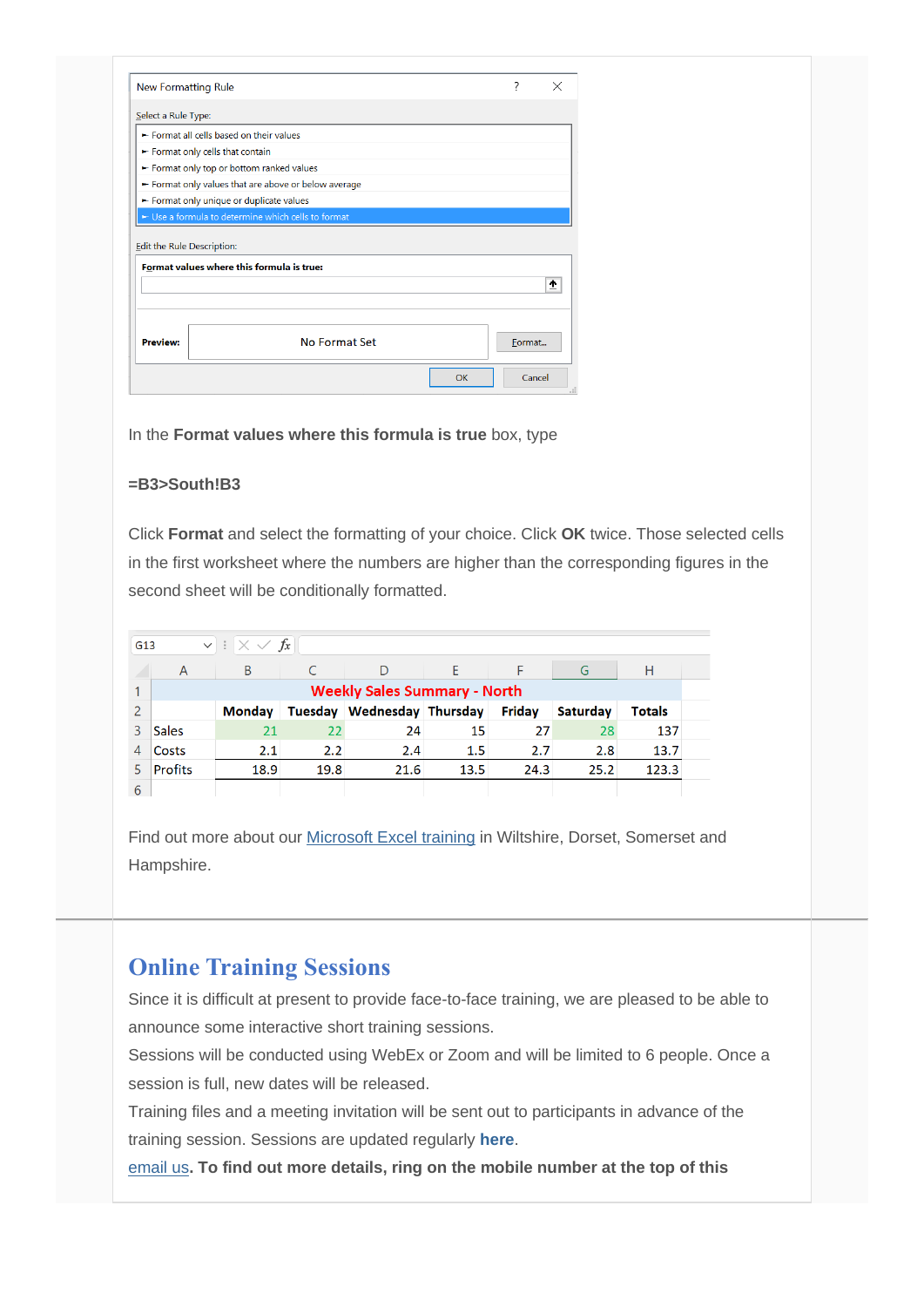**newsletter, or fill in our online [contact form](http://www.archwayct.co.uk/contact)**.

| <b>Date</b>    | <b>Time</b>        | <b>Session</b>                                                                                                                                                                          | Cost                  |
|----------------|--------------------|-----------------------------------------------------------------------------------------------------------------------------------------------------------------------------------------|-----------------------|
| 1st            | $09:30 -$          | Microsoft Project - Views, Tables, Filters, Creating                                                                                                                                    | $£30 +$               |
| October        | 11:00              | Reports                                                                                                                                                                                 | <b>VAT</b>            |
| 1st            | $11:30 -$          | Microsoft Word - Using Section Breaks effectively                                                                                                                                       | $£25 +$               |
| October        | 12:30              |                                                                                                                                                                                         | <b>VAT</b>            |
| 1st            | 13:30.             | Excel - Named ranges, VLOOKUP                                                                                                                                                           | $£25 +$               |
| October        | 14:30              |                                                                                                                                                                                         | VAT                   |
| 1st            | $15:00 -$          | <b>Excel Charting</b>                                                                                                                                                                   | $E25 +$               |
| October        | 16:00              |                                                                                                                                                                                         | <b>VAT</b>            |
| 4th            | $9:15 -$           | <b>Crystal Reports - Crosstabs</b>                                                                                                                                                      | $£35 +$               |
| October        | 10:45              |                                                                                                                                                                                         | <b>VAT</b>            |
| 4th            | $11:15 -$          | Word - Using Word tables, general Word hints and                                                                                                                                        | $£25 +$               |
| October        | 12:15              | tips                                                                                                                                                                                    | <b>VAT</b>            |
| 4th            | $13:30 -$          | PowerPoint - Creating a new presentation, Slide                                                                                                                                         | $£25 +$               |
| October        | 14:30              | Layouts, Slide Views, Moving Slides                                                                                                                                                     | <b>VAT</b>            |
| 4th            | 15:30              | Introduction to OneNote                                                                                                                                                                 | $£30 +$               |
| October        | 16:30              |                                                                                                                                                                                         | VAT                   |
| 5th<br>October | 09:30.<br>10:30    | PowerPoint - Using SmartArt, Animating bulleted<br>lists and SmartArt, Using Drawing Tools,<br><b>Manipulating Pictures</b>                                                             | $£25 +$<br><b>VAT</b> |
| 5th            | $11:30 -$          | Excel - Grouping worksheets, Calculations across                                                                                                                                        | $£25 +$               |
| October        | 12:30              | worksheets, Data Consolidation                                                                                                                                                          | VAT                   |
| 5th            | $13:30 -$          | Excel - IF, Nested IF, AND, OR, SUMIF, SUMIFS,                                                                                                                                          | $£30 +$               |
| October        | 15:00              | COUNTIF, COUNTIFS, AVERAGEIF, IFERROR                                                                                                                                                   | <b>VAT</b>            |
| 5th            | 15:30.             | <b>Excel Charting</b>                                                                                                                                                                   | $E25 +$               |
| October        | 16:30              |                                                                                                                                                                                         | <b>VAT</b>            |
| 6th            | 09:30              | <b>Excel - Date and Text Functions</b>                                                                                                                                                  | $£25 +$               |
| October        | 10:30              |                                                                                                                                                                                         | <b>VAT</b>            |
| 6th<br>October | $11:00 -$<br>13:00 | Effective Communication especially when working<br>remotely - keeping in touch with the team,<br>organising regular meetings, Agenda, feedback<br>from meeting, managing meetings, etc. | $£50 +$<br><b>VAT</b> |
| 6th            | $13:30 \cdot$      | Word - Mailmerge                                                                                                                                                                        | $£25 +$               |
| October        | 14:30              |                                                                                                                                                                                         | VAT                   |
| 6th            | 15:00 -            | Microsoft Project - Baselining a Project and                                                                                                                                            | $£25 +$               |
| October        | 16:00              | <b>Tracking Progress</b>                                                                                                                                                                | VAT                   |
| 6th            | $16:30 -$          | Word - Collaborating with Others - Sharing                                                                                                                                              | $£25 +$               |
| October        | 17:30              | Documents, Comments, Track Changes                                                                                                                                                      | VAT                   |
| 7th            | 09:30.             | Excel - Sorting, Filtering, Conditional Formatting                                                                                                                                      | $£25 +$               |
| October        | 10:30              |                                                                                                                                                                                         | VAT                   |
| 7th            | 11:00 -            | Excel - Creating a new workbook, Basic Formatting,                                                                                                                                      | $E25 +$               |
| October        | 12:00              | Basic Formulas, Saving, Printing                                                                                                                                                        | VAT                   |
| 7th            | 13:30 -            | <b>Introduction to OneNote</b>                                                                                                                                                          | $£30 +$               |
| October        | 15:00              |                                                                                                                                                                                         | VAT                   |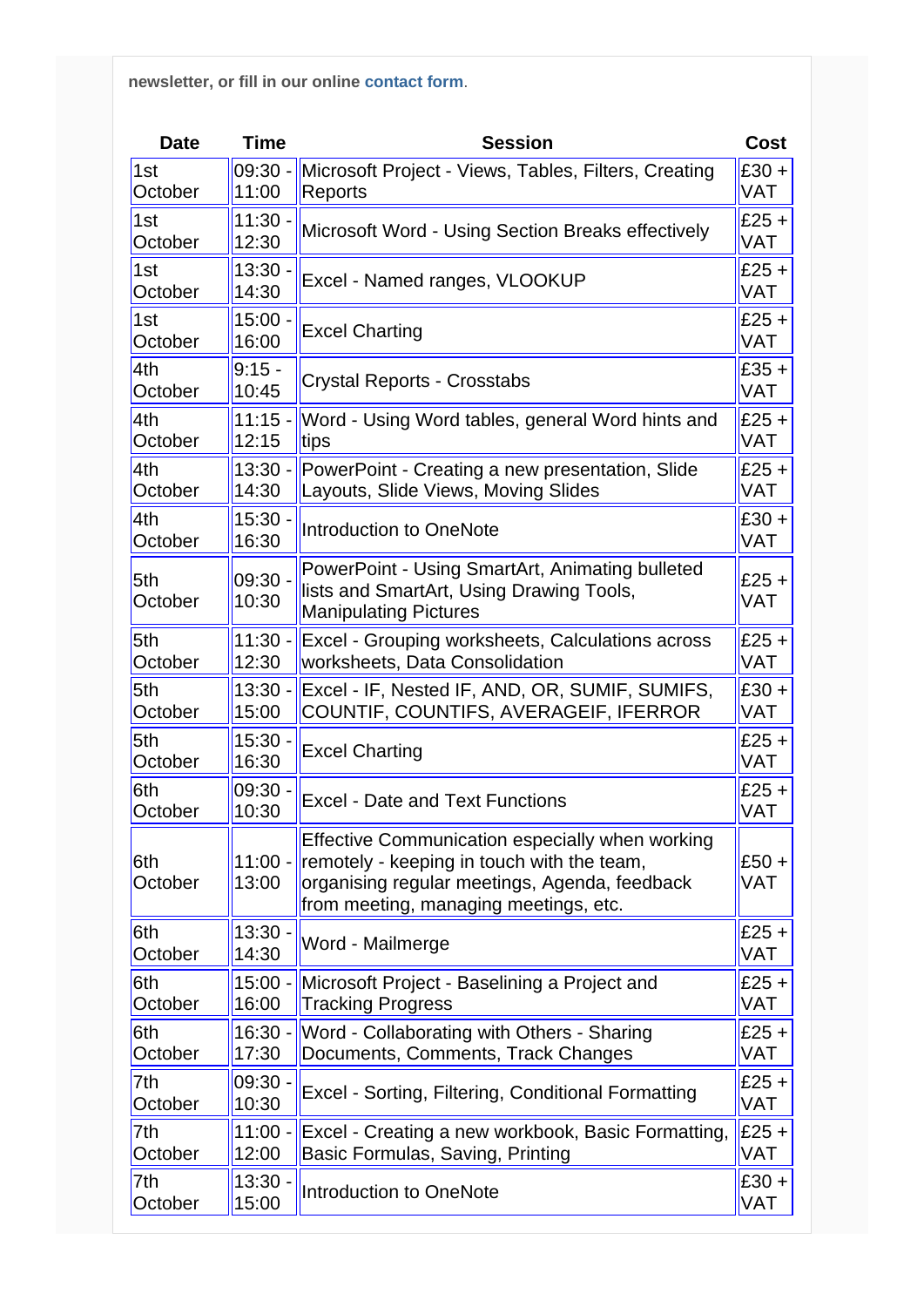| 7th<br>October   | $15:30 -$<br>16:30 | PowerPoint - Using SmartArt, Animating bulleted<br>lists and SmartArt, Using Drawing Tools,<br><b>Manipulating Pictures</b>                             | $E25 +$<br><b>VAT</b> |
|------------------|--------------------|---------------------------------------------------------------------------------------------------------------------------------------------------------|-----------------------|
| 8th              | 09:30              | Excel - Sorting, Filtering, Conditional Formatting                                                                                                      | $£25 +$               |
| October          | 10:30              |                                                                                                                                                         | <b>VAT</b>            |
| 8th              | $11:00 -$          | <b>Team Building and Motivation</b>                                                                                                                     | $£50 +$               |
| October          | 13:00              |                                                                                                                                                         | <b>VAT</b>            |
| 8th              | $13:30 -$          | Word - Working with Pictures and Drawing Objects -                                                                                                      | $E25 +$               |
| October          | 14:30              | Inserting, Text Wrapping, Sizing, Effects                                                                                                               | <b>VAT</b>            |
| 8th              | $15:00 -$          | PowerPoint - Creating a new presentation, Slide                                                                                                         | $E25 +$               |
| October          | 16:00              | Layouts, Slide Views, Moving Slides                                                                                                                     | <b>VAT</b>            |
| 11th<br>October  | 09:30 -<br>10:30   | Excel - Review of Basic Formulas, Absolute Cell<br>References (fixed cells), % of Totals, Using Quick<br>Analysis for % of Totals and Cumulative Totals | $£25 +$<br><b>VAT</b> |
| 11th             | $11:00 -$          | Crystal Reports - Creating and Formatting a Report                                                                                                      | $£35 +$               |
| October          | 12:30              |                                                                                                                                                         | VAT                   |
| 11th             | 13:30              | <b>PowerPoint - Tables and Charts</b>                                                                                                                   | $£25 +$               |
| October          | 14:30              |                                                                                                                                                         | <b>VAT</b>            |
| 11th             | $15:00 -$          | Microsoft Project - Working with Tasks, Creating a                                                                                                      | $£30 +$               |
| October          | 16:30              | Gantt Chart, Links, Lags and Leads                                                                                                                      | <b>VAT</b>            |
| 12th             | $09:30 -$          | Delegating - How to delegate effectively                                                                                                                | $£50 +$               |
| October          | 11:30              |                                                                                                                                                         | VAT                   |
| 12th             | $13:30 -$          | <b>Crystal Reports - The Section Expert and Advanced</b>                                                                                                | $E35 +$               |
| October          | 15:00              | Formatting                                                                                                                                              | <b>VAT</b>            |
| 12 <sub>th</sub> | 15:30              | <b>Excel PivotTables</b>                                                                                                                                | $£25 +$               |
| October          | 16:30              |                                                                                                                                                         | <b>VAT</b>            |
| 14th<br>October  | 09:30 -<br>10:30   | <b>Outlook - Calendar, Creating Recurring</b><br>Appointments, Making Appointments private, Using<br>the Scheduling Assistant                           | $£25 +$<br><b>VAT</b> |
| 14th<br>October  | $11:30 -$<br>12:30 | Word - Working with Large Documents - Heading<br>Styles, Section Breaks, Automating Tables of<br>Contents                                               | $£25 +$<br><b>VAT</b> |
| 14th             | $13:30 -$          | Word - Using Word tables, general Word hints and                                                                                                        | $E25 +$               |
| October          | 14:30              | tips                                                                                                                                                    | <b>VAT</b>            |
| 14th             | $15:30 -$          | Microsoft Project - Consolidating Projects in a                                                                                                         | $£30 +$               |
| October          | 17:00              | Master Plan, Pooling resources across Projects                                                                                                          | <b>VAT</b>            |
| 15th             | 09:15.             | <b>Crystal Reports - Charting</b>                                                                                                                       | $£35 +$               |
| October          | 10:45              |                                                                                                                                                         | <b>VAT</b>            |
| 15th             | $11:30 -$          | Microsoft Project - Creating a resource sheet,                                                                                                          | $£30 +$               |
| October          | 13:00              | Assigning resources to tasks                                                                                                                            | <b>VAT</b>            |
| 15th<br>October  | $13:30 -$<br>14:30 | Excel - Review of Basic Formulas, Absolute cell<br>references (fixed cells), % of Totals, Using Quick<br>Analysis for % of Totals and Cumulative Totals | $£25 +$<br><b>VAT</b> |
| 15th             | $15:00 -$          | <b>Microsoft Project - Creating Reports</b>                                                                                                             | $£25 +$               |
| October          | 16:00              |                                                                                                                                                         | <b>VAT</b>            |
| 18th             | 09:30 -            | Excel - Creating a new workbook, Basic Formatting,                                                                                                      | $E25 +$               |
| October          | 10:30              | Basic Formulas, Saving, Printing                                                                                                                        | <b>VAT</b>            |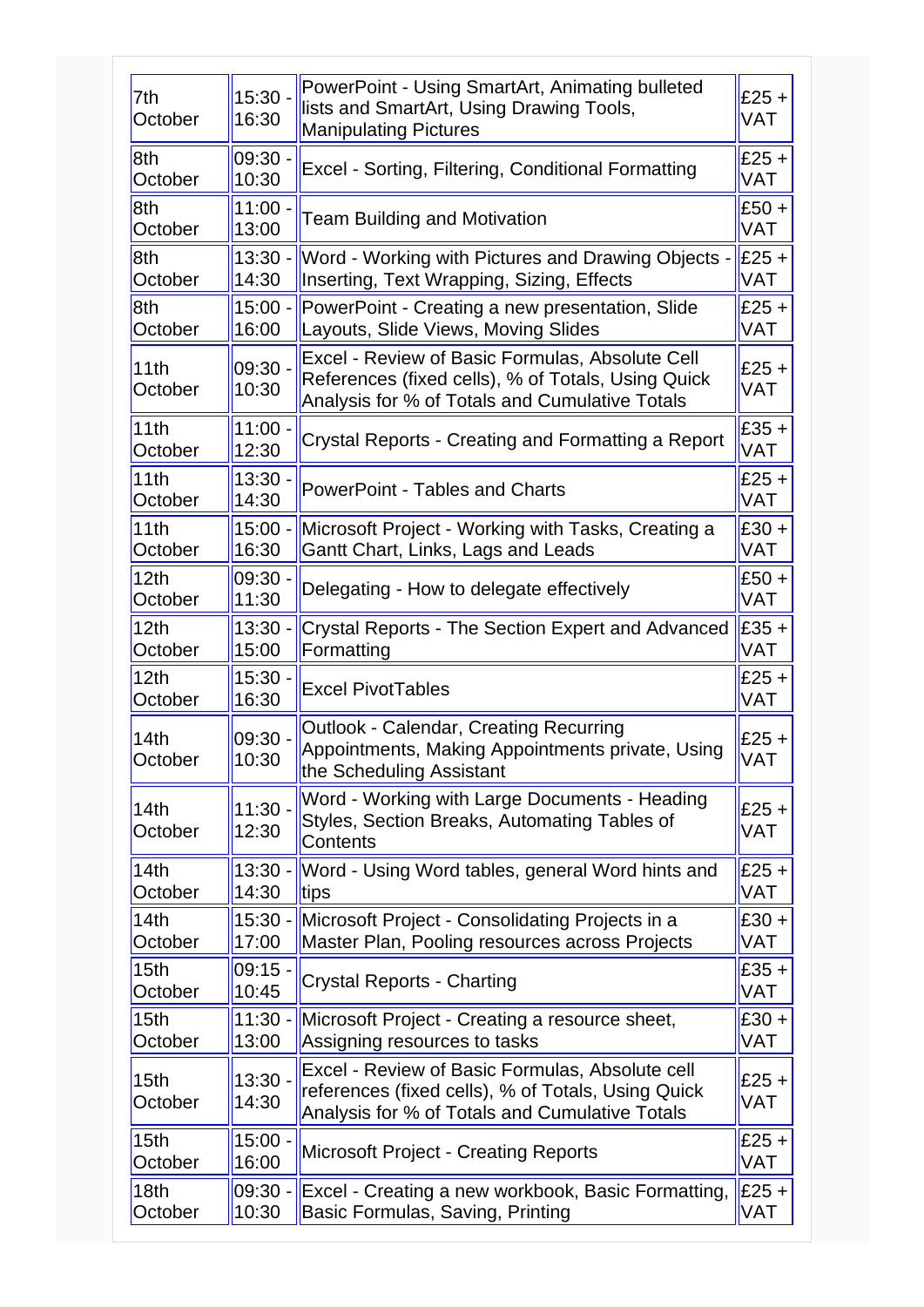| $11:30 -$<br>13:00 | Microsoft Project - Consolidating Projects in a<br>Master Plan, Pooling resources across Projects                                                 | $E30 +$<br><b>VAT</b> |
|--------------------|---------------------------------------------------------------------------------------------------------------------------------------------------|-----------------------|
| $13:30 -$<br>15:00 | Crystal Reports - Sorting Records, Filtering Record,<br><b>Grouping Records, Summary Fields</b>                                                   | $E35 +$<br><b>VAT</b> |
| $15:30 -$<br>16:30 | <b>Crystal Reports - Mailing Labels</b>                                                                                                           | $£25 +$<br>VAT        |
| 09:00 -<br>10:00   | Time Management - Setting goals and priorities,<br><b>Urgent vs Important</b>                                                                     | $E30 +$<br><b>VAT</b> |
| 13:30<br>14:30     | Microsoft Project - Adding costs to projects                                                                                                      | $E25 +$<br>VAT        |
| $15:00 -$<br>16:30 | Microsoft Project - Working with Tasks, Creating a<br>Gantt Chart, Links, Lags and Leads                                                          | $E30 +$<br><b>VAT</b> |
| 09:30 ·<br>11:00   | <b>Crystal Reports - Formulas and Functions</b>                                                                                                   | $E35 +$<br><b>VAT</b> |
| 11:30.<br>12:30    | <b>Outlook - Calendar, Creating Recurring</b><br>Appointments, Making appointments private, Using<br>the Scheduling Assistant                     | $E25 +$<br><b>VAT</b> |
| $14:00 -$<br>16:00 | Communication Skills - Questioning Techniques,<br>Listening Skills, Aggressive, Defensive and<br><b>Assertive Behaviour</b>                       | $E50 +$<br><b>VAT</b> |
| $16:00 -$<br>16:40 | Using Zoom for Remote Working                                                                                                                     | $£15 +$<br><b>VAT</b> |
| 09:30<br>11:00     | <b>Crystal Reports - Formulas and Functions</b>                                                                                                   | $E35 +$<br><b>VAT</b> |
| $11:30 -$<br>12:30 | Outlook - Email Rules and Alerts, Creating a Task<br>from an Email, Creating an Appointment from an<br><b>Email, Quick Parts, Email Templates</b> | $£25 +$<br><b>VAT</b> |
| 13:30.<br>14:30    | <b>Using Outlook for Time Management</b>                                                                                                          | $E30 +$<br><b>VAT</b> |
| $15:00 -$<br>16:00 | Microsoft Project - Baselining a Project and<br><b>Tracking Progress</b>                                                                          | $E25 +$<br>VAT        |
| 09:30 -<br>10:30   | <b>PowerPoint - Tables and Charts</b>                                                                                                             | $E25 +$<br>VAT        |
| $11:00 -$<br>12:00 | Word - Working with Pictures and Drawing Objects -<br>Inserting, Text Wrapping, Sizing, Effects                                                   | $E25 +$<br><b>VAT</b> |
| $13:30 -$<br>15:00 | Microsoft Project - Creating a resource sheet,<br>Assigning resources to tasks                                                                    | $E30 +$<br>VAT        |
| $15:30 -$<br>16:30 | <b>Excel PivotTables</b>                                                                                                                          | $E25 +$<br>VAT        |
| 09:15 -<br>10:15   | PowerPoint - Using SmartArt, Animating bulleted<br>lists and SmartArt, Using Drawing Tools,<br><b>Manipulating Pictures</b>                       | $E25 +$<br><b>VAT</b> |
| $13:30 -$<br>15:00 | Microsoft Project - Working with Tasks, Creating a<br>Gantt Chart, Links, Lags and Leads                                                          | $E30 +$<br>VAT        |
| $15:30 -$<br>16:30 | Excel - Grouping worksheets, Calculation across<br>worksheets, Data Consolidation                                                                 | $E25 +$<br><b>VAT</b> |
|                    |                                                                                                                                                   |                       |